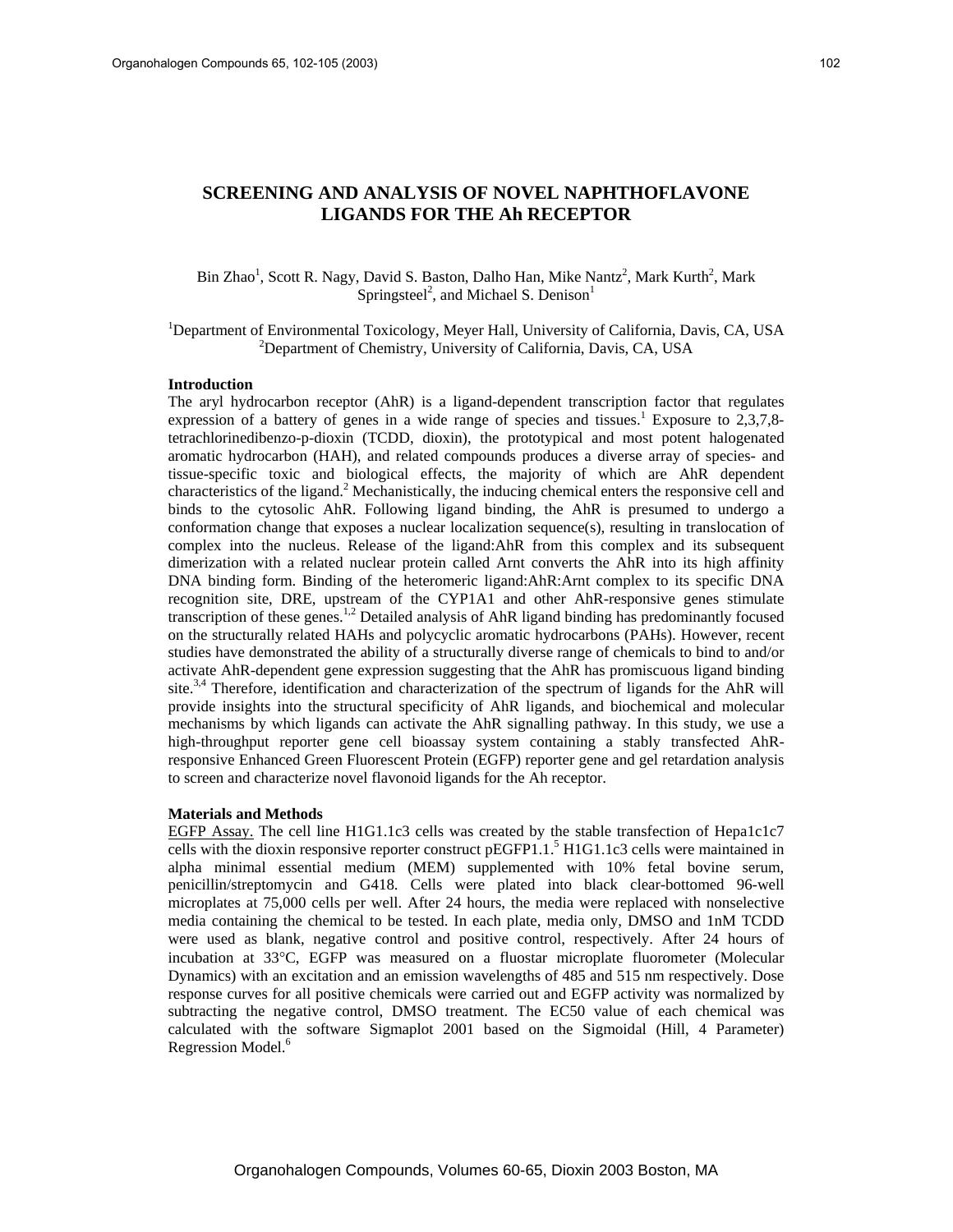Chemicals. A chemical library of flavonoid and flavone-derived chemicals was prepared as previously described and contained 57 different naphthoflavones (NF).<sup>7</sup>

## **Results and Discussion**

The NFs have been separated into three groups based on their parent chemical structures: 5,6-NF (12 compounds), 6,7-NF (6 compounds) and 7,8-NF (39 compounds) (Figure 1). The activity of each NF derivatives to activate AhR dependent gene expression was tested in the AhR responsive H1G1.1c3 cells. In the first screen, all NFs were tested at two concentrations (1  $\mu$ M and 10  $\mu$ M). This resulted in identification of 23 compounds in which EGFP activity was greater than 50% of that induced by 1nM TCDD. Dose response curves for each of these NFs was carried out to determine their relative inducing potency, an example of which is shown in figure 2. The upper panel shows the dose response curves of the parent chemicals (5,6-NF, 6,7-NF and 7,8-NF) and the lower panel shows the dose response curves of ANF (7,8-NF) and some of its derivatives. Based on the dose response curves, the EC50 values of these compounds were calculated (Figure 1). The EC50 values of three parent naphthoflavones, 5,6-NF, 6,7-NF and 7,8-NF, were 57.6, 1182.6 and 2545.6 nM, respectively, while the EC50 of the other NFs varied widely. These results revealed that differential substitution significantly altered the relative potency of these compounds to induce AhR responsive reporter gene expression. One aspect was interesting in these analysis and that was that several derivatives of ANF, a classical AhR antagonist, were full agonists and in some cases were more potent than the classical PAH agonist BNF (5,6-NF) (Figure 1, 2). Interestingly, halogen substitution on the phenyl ring of ANF converted into an agonist. Additionally, some substitutions significantly reduced inducing potency and based on the structural analysis this appears to be due to a conformational change resulting in a shift of the phenyl ring so that it no longer lies in the plane of the rest of the molecule. Our subsequent studies have also demonstrated the ability of many of the NFs to stimulate AhR DNA binding in gel retardation analysis (data not shown). Subsequent studies will examine the ability of these NFs directly bind to the AhR and induce endogenous CYP1A1 gene expression. The results of these and other studies will provide additional insights into the structure-activity relationships for nonhalogenated AhR ligands.

## **Acknowledgements**

This work was supported by the National Institutes of Environmental Health Sciences (ES07865, ES04699 and ES05707) and the California Agricultural Experiment Station.

#### **References**

- 1. Dension MS, Phelen D, Elferink CJ (1998) in: Xenobiotics, receptors and Gene Expression (Denison MS, Helferich, WJ, eds), pp. 3-33, Taylor and Francis, Philadelphia.
- 2. Safe S (1990) Crit Rev Toxicol 21, 51-88.
- 3. Denison MS, Seidel SD, Rogers WJ, et al. (1999) in: Molecular Biology Approaches to Toxicology (Puga A, Wallace KB, eds) pp. 393-410, Taylor and Francis, Philadelphia.
- 4. Denison MS, Nagy SR (2003) ANN Rev Pharmacol Toxicol 43, 309-334.
- 5. Nagy SR, Sanborn JR, Hammock BD, Denison MS (2002) Toxicol Sci 65, 200-210.
- 6. Ziccardi MH, Gardner IA, Denison MS (2000) Toxicol. Sci. 54, 183-193.
- 7. Galietta LJ, Springsteel MF, Eda M, Niedzinski EJ, By K, Haddadin MJ, Kurth MJ, Nantz MH, Verkman AS (2001) J Biol Che. 276, 19723-8.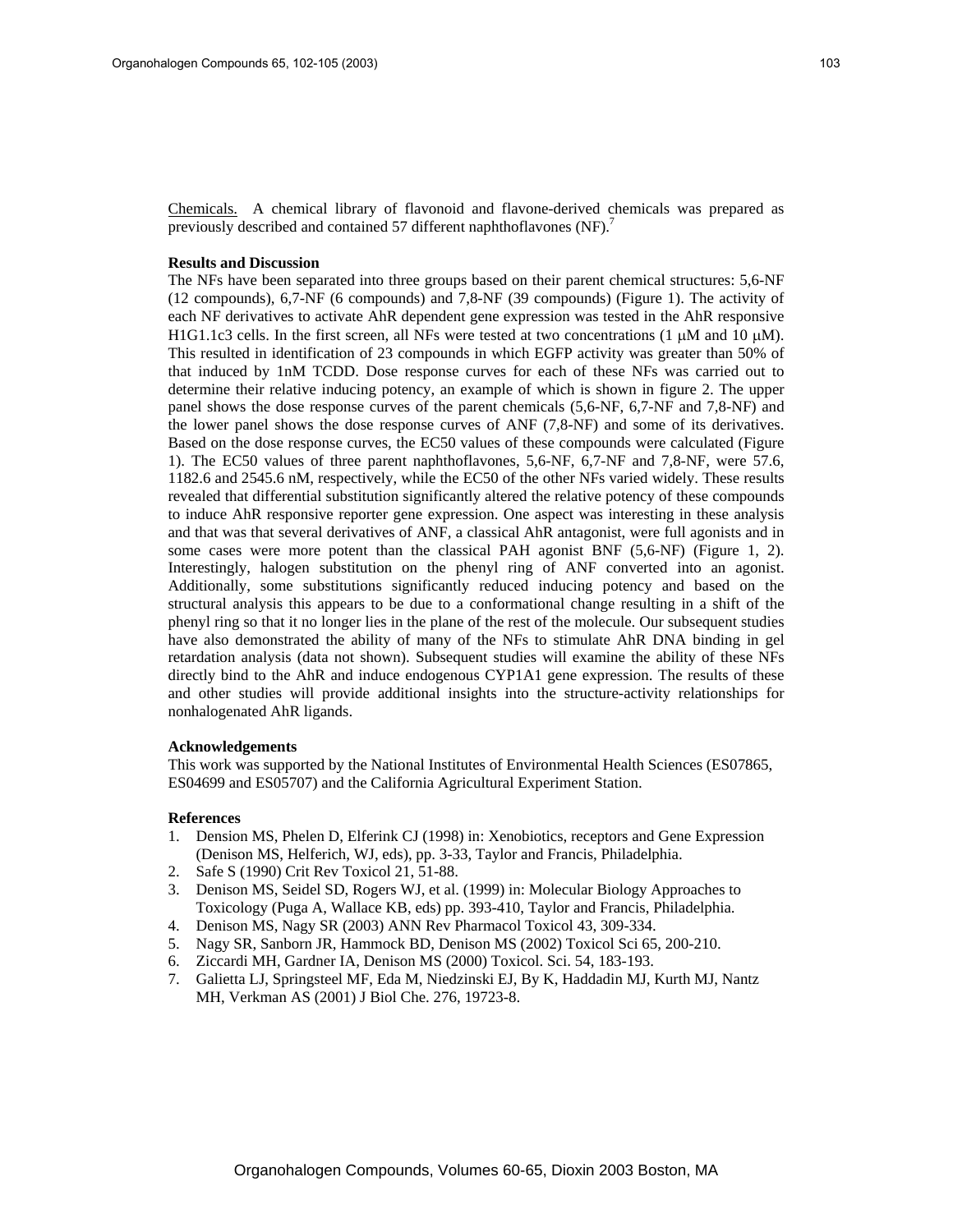

| $\mathbf{v}$<br>$5.0 -$ | -NF<br>o. | .8-NF |  |
|-------------------------|-----------|-------|--|
| uiai.                   |           | ຼ     |  |

| ID              | <b>EC50</b> | ID              | <b>EC50</b> | ID              | EC50   |
|-----------------|-------------|-----------------|-------------|-----------------|--------|
|                 | (nM)        |                 | (nM)        |                 | (nM)   |
| BY <sub>2</sub> | 57.6        | BY2             | 1182.6      | W <sub>1</sub>  | 2545.6 |
| T7              | 26.64       | BC <sub>5</sub> | >10000      | AJ9             | 98.5   |
| T <sub>8</sub>  | 563.5       | BY <sub>6</sub> | >10000      | V1              | 36.0   |
| BY3             | 492.0       |                 |             | AJ <sub>8</sub> | 574.9  |
| AU1             | 170.1       |                 |             | U <sub>5</sub>  | 5.6    |
| AT7             | 735.3       |                 |             | O <sub>3</sub>  | 27.9   |
|                 |             |                 |             | P <sub>5</sub>  | >10000 |
|                 |             |                 |             | Q7              | 727.3  |
|                 |             |                 |             | AY10            | 2.31   |
|                 |             |                 |             | BL <sub>6</sub> | 40.2   |
|                 |             |                 |             | B <sub>B9</sub> | 709.6  |
|                 |             |                 |             | BL <sub>5</sub> | 66.1   |
|                 |             |                 |             | AY9             | 27.0   |
|                 |             |                 |             | BG8             | >10000 |

**Figure 1** Structure of the three parent naphthoflavones, the total number of derivatives in the library, and the EC50 values of parent NFs and some of their derivatives to induce EGFP.